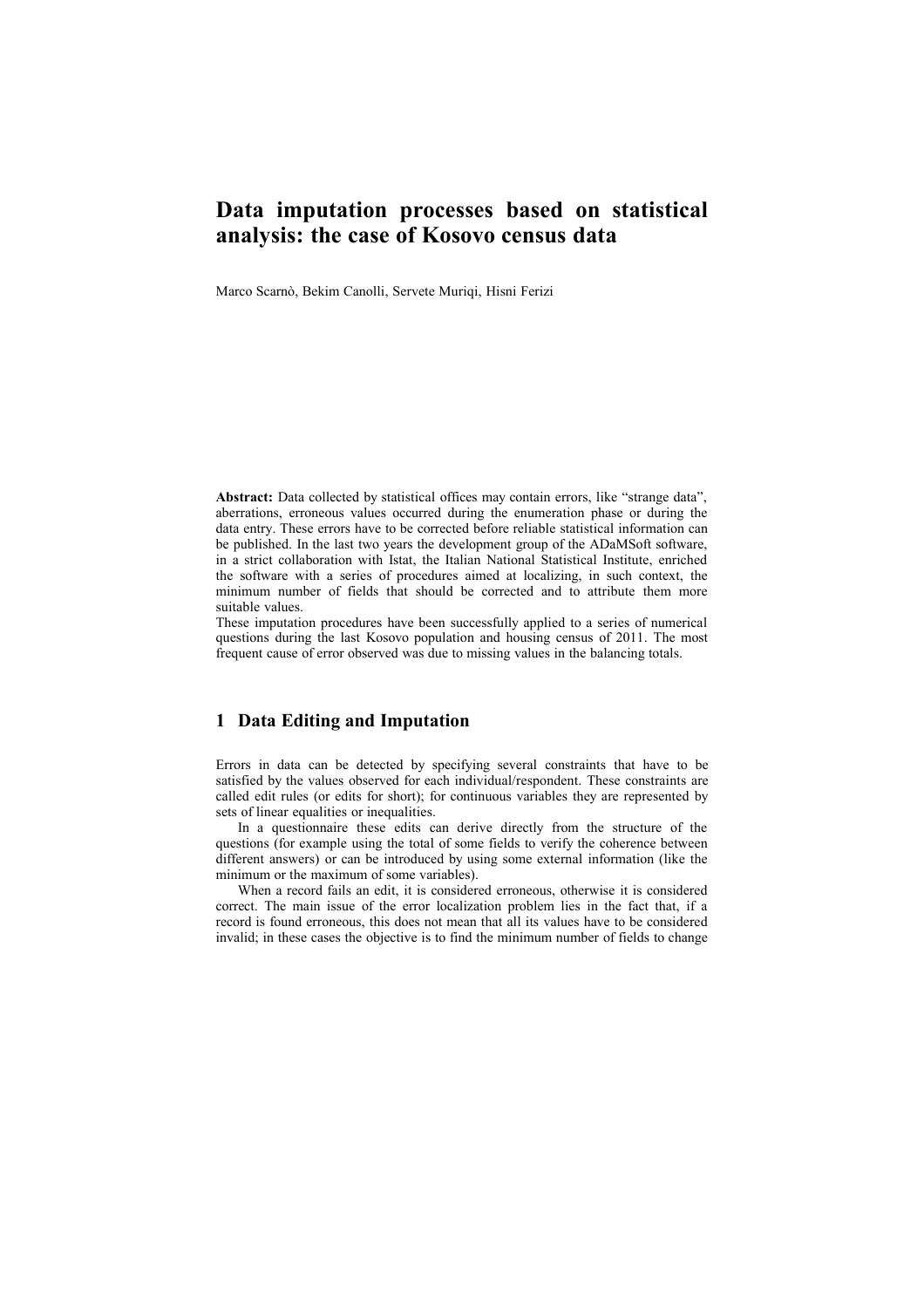in order for the record to satisfy all the edits at the same time. This problem is of great interest because it respects the need to keep as much as possible the information given by the respondents; the methodologies that are used in such context are called "data editing and imputation" and refer to Error Localization Problems (ELP).

The first description of a model for automatically identifying errors in a record was made by Fellegi and Holt [4]. There are some tools that can be used to solve ELP; however those that can be used for free cannot treat more complex cases. For this purpose the ADaMSoft development group added to its Open Source statistical software several procedures that can manage such kind of problems. These procedures were tested on some parts of the Kosovo census data and resulted able to identify and correct the errors found, mainly characterized by missing values in the total fields.

#### **2 Editing and imputation steps in ADaMSoft**

The mathematical solution to ELP is usually found by identifying the vertices of the polyhedron defined by a system of equalities and inequalities; an example of such vertex generation algorithm is the one proposed by Chernikova [1, 2]. For a complete review of all the methods see De Waal [3]. It should be noted that all the methods solve a system in which both the edits and the variables are the double of the original ones. This is because the evaluation of the positive and negative variation of each variable is supposed.

In our case we refer to a general purpose library, called *polco*, distributed under the Simplified BSD License and written in Java. This library receives as input a system of linear equalities and inequalities and produces, as output, a matrix with extreme rays as column vectors. For more details on how the library works see Terzer [7].

The details of the algorithm used in ADaMSoft were already presented in a previous work [5]; it can treat situations with many variables; in particular it identifies a hierarchy of these (for each erroneous record) and iteratively tries to solve a system of inequalities smaller than the original one. So, as first step, it considers only the corrections for the variables directly involved in the not satisfied edits. In the next step (if no solutions were found) to these are added all the other variables that are involved in those edits in which they appear. As stated before, this heuristic process will continue till valid solutions will be found. Obviously the algorithm will always converge; it will be much faster if the edits contain disjoint variables.

Last year other three procedures to perform the imputation steps were added in order to complete the package; in particular:

- **Deterministic imputation**: this procedure analyses each field previously identified as requiring imputation to determine if there is only one vector of possible values which would satisfy the original edits;
- **Donor imputation**: this procedure uses a nearest neighbour approach to find, for each record requiring imputation, a valid record that is most similar to it and that will allow the imputed recipient record to pass the user-specified post imputation edits (a set of edits that can be more relaxed in respecting to the original ones). The imputation is performed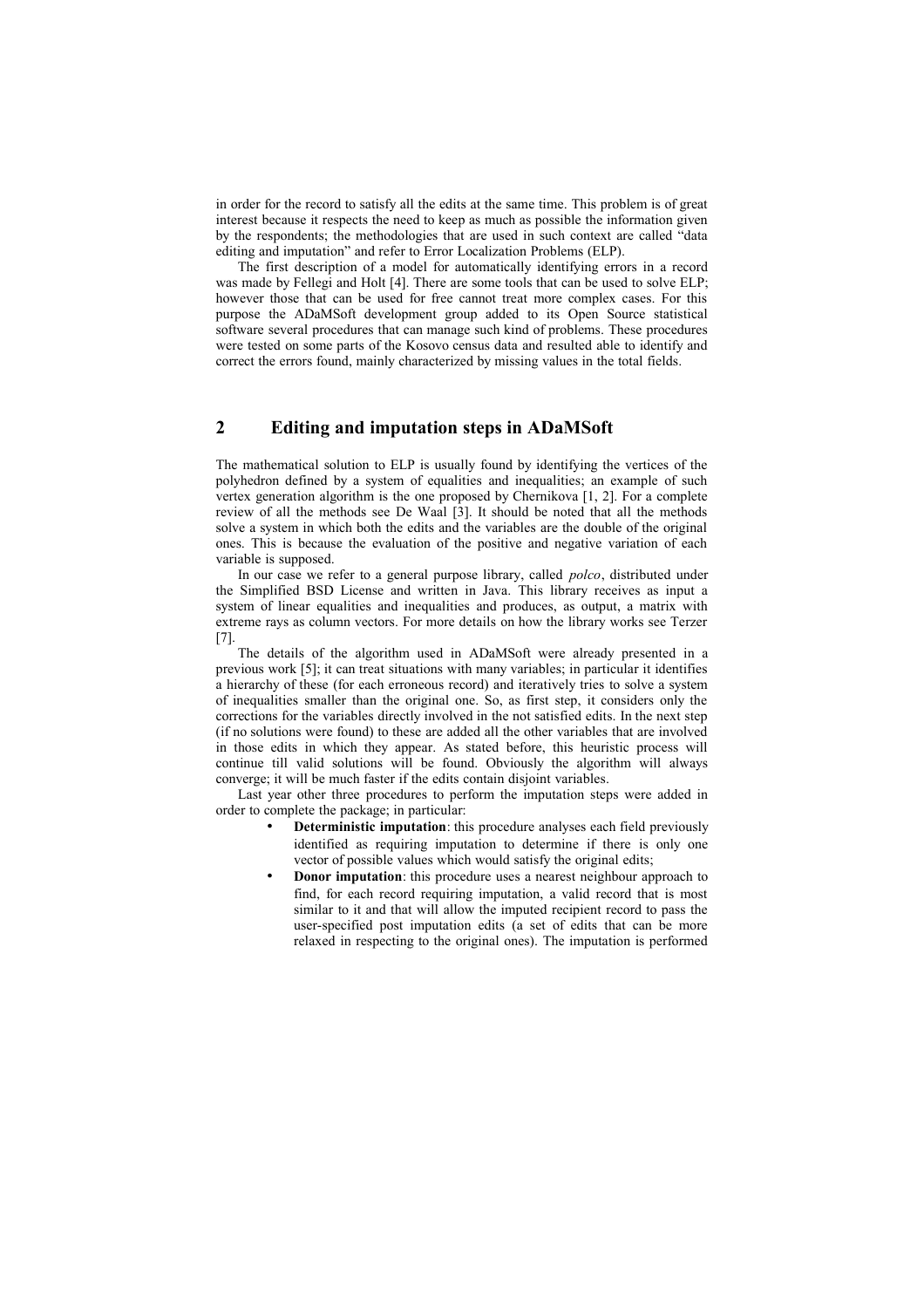if such a record is found. It should be noticed that donor imputation is the preferred method of imputation because all fields requiring imputation are taken from the same donor record and the relationships between the imputed variables are therefore retained;

• **Vertices imputation**; this procedure will use the solutions (vertices) found during the error localization step to find the correct values to impute; its results letting a record to satisfy all the edits but don't consider the relationship between the variables as they are observed in the data set.

For a detailed explanation of all the ADaMSoft procedures for E&I see [6].

#### **3 The importance of correcting data in Kosovo census**

The 2011 population and housing census is an historic time in Kosovo because it is carried-out for the first time in  $30$  years. In this young country, such undertaking faces the specific challenge of getting confidence from a large public never exposed to census data, and therefore often dubious about its methodology and the reliability of its results. In such context, it is of crucial importance for the Kosovo Agency for Statistics (KAS) to analyse thoroughly the census data quality and simultaneously to correct any error found with the most proven and recognized statistical methods.

Thanks to a project of technical assistance financed by the European Union<sup>[2](#page-2-0)</sup> KAS staff was trained to these methods and to the use of ADaMSoft software in the performance of data quality assessment and corrections. The exercise will above all result in coherent and consistent final census data, which is essential for the objectives of data relevance, accuracy and coherence, three of the main criteria for statistical data quality required by the European Statistics Code of Practice.

#### **4 The details of the E&I in the Kosovo census**

In the Kosovo Census questionnaire there is a part in which the household has to answer to 18 questions on the land owned and on its usage. Among the answers, some fields contain totals or subtotals. Figure 1 presents an example of such questions, with a sample of errors as it could have happened during the enumeration phase.

<span id="page-2-0"></span><sup>&</sup>lt;sup>2</sup> "Technical Assistance to the Statistical Office of Kosovo for the preparation of a population census", an EU-funded project managed by the European Union Office in Kosovo; Implemented by Istat, CIRPS-Sapienza University of Rome, ICON-INSTITUT and Rrota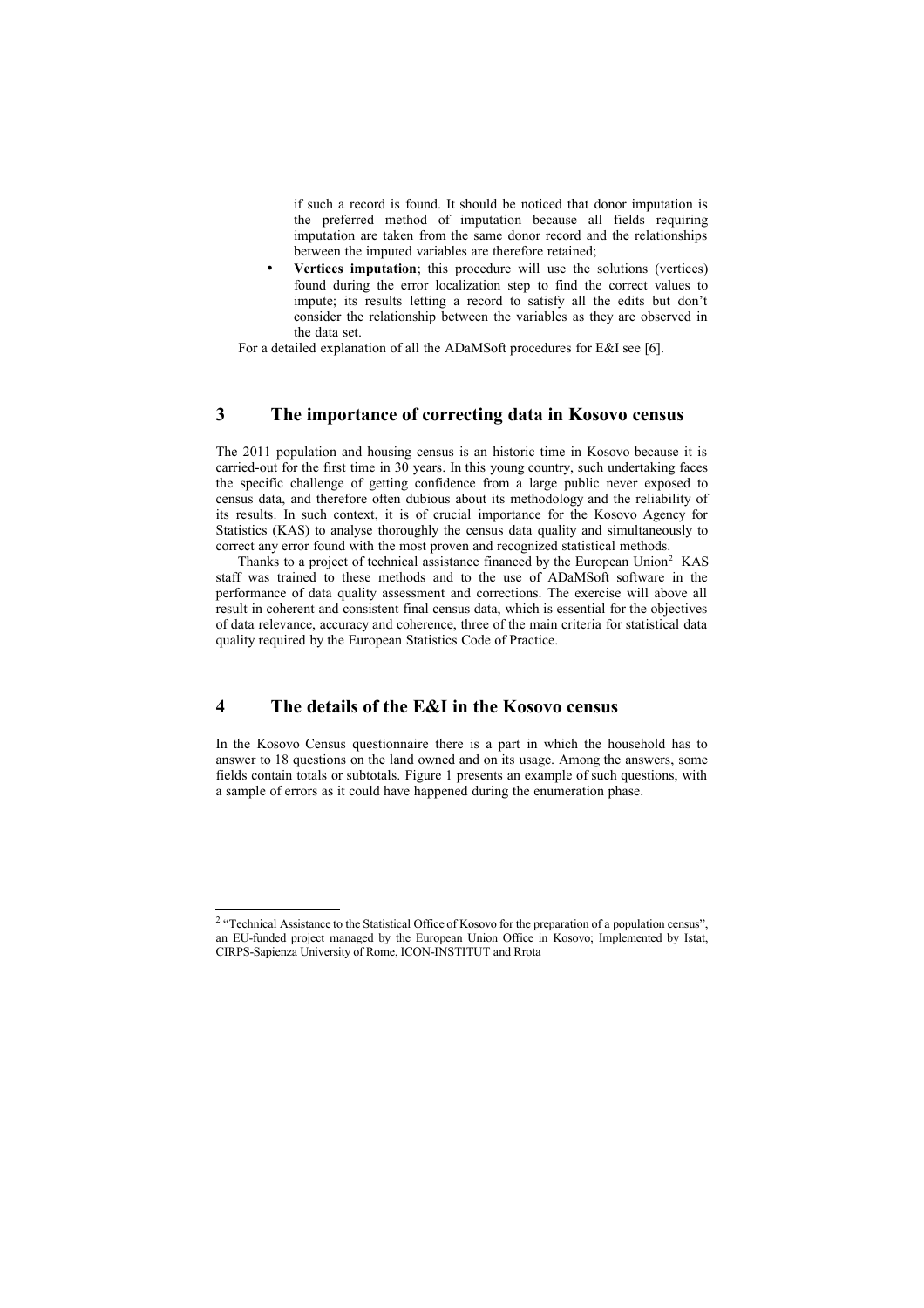

**Figure 1:** an example of the fields that were treated

It was possible to define nine edits that should be simultaneously satisfied by the values given by each respondent; among these 4 were inequalities while the others were equalities (balancing edits). A first analysis showed that 27% of cases (on a total of 297078 households) were incoherent. This implied the necessity to proceed with editing and imputation steps.

The ADaMSoft procedures took few hours to localize the minimum number of fields to impute and to substitute them with coherent values; in particular:

- The localization steps found that in 95.3% of records it was possible to consider a deterministic solution, while in the remaining records it was needed an imputation that uses the donors or the vertices methods;
- The donor imputation was able to correct all the records except 2, that were imputed using the vertices method.

Table 1 presents some results regarding the percentages of the changes in some variables by evaluating the ratio between their value after and before the editing and imputation steps.

| <i>Variable</i>                                | Percentages of changes   |
|------------------------------------------------|--------------------------|
|                                                | after and before the E&I |
| Land owned and really usable by the household  | 135.7%                   |
| Land owned and given to others for money       | 99.5%                    |
| Land owned and given to others                 | 129.9%                   |
| Total area rented and used by others in Kosovo | 114.7%                   |
|                                                |                          |

A further analysis verified that the most frequent cause of errors in the records were due to the enumeration phase, during which the totals were not reported. Only for 5% of the questionnaire the errors derived from not coherent values.

# **5 Conclusion**

The results from the E&I steps showed that the data collected during the Kosovo census were corrected in the majority of the cases; the main source of incoherencies in